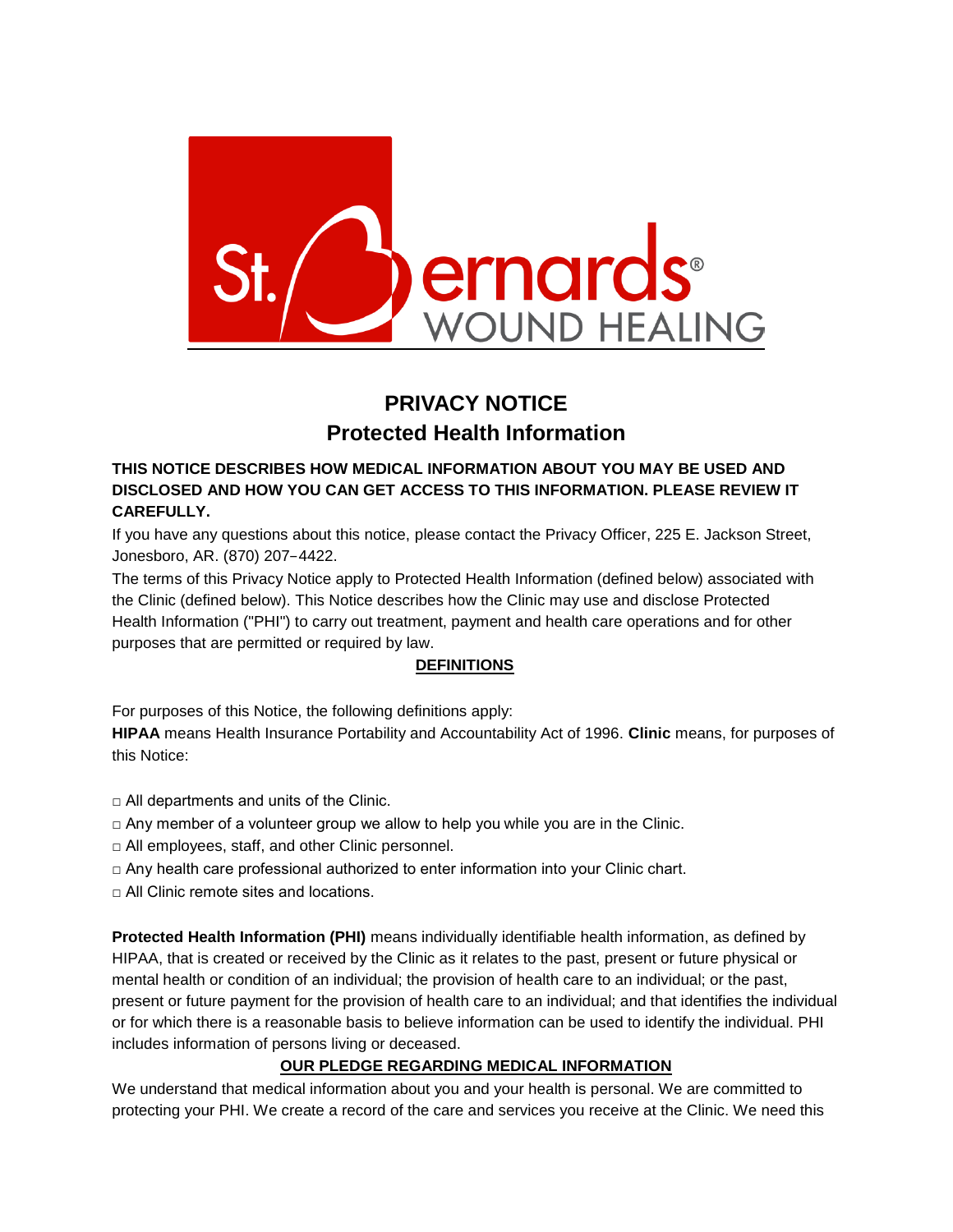record to provide you with quality care and to comply with certain legal requirements. This notice applies to all PHI generated by the Clinic, whether made by the Clinic personnel or your personal doctor. Your personal doctor may have different policies or notices regarding the doctor's use and disclosure of your medical information created in the doctor's office or clinic.

This notice will tell you about the ways in which we may use and disclose your PHI. We also describe your rights and certain obligations we have regarding the use and disclosure of your PHI.

#### **OTHER USES OF MEDICAL INFORMATION**

Other uses and disclosures of PHI not covered by this Notice or the laws that apply to us (such as marketing or sale of PHI), will be made only with your written authorization. Additionally, psychotherapy notes will not be disclosed without your written authorization. If you provide us authorization to use or disclose your PHI, you may revoke that permission, in writing, at any time. If you revoke your authorization, we will no longer use or disclose your PHI for the reasons covered by your written authorization. You understand that we are unable to take back any disclosures we have already made with your authorization, and that we are required to retain our records of that care that we provided to you.

> St. Bernards Wound Healing 225 East Jackson St. Jonesboro, Arkansas 72401 Privacy Officer Phone: 870−207−4422

We are required by law to:

Make sure that your PHI is kept private; Give you this notice of our legal duties and privacy practices with respect to PHI; and Follow the terms of the notice that is currently in effect.

#### HOW WE MAY USE AND DISCLOSE YOUR PHI

The following categories describe different ways that we use and disclose PHI. For each category of uses and disclosures we will explain what we mean and try to give some examples. Not every use or disclosure in a category will be listed. However, all of the ways we are permitted to use and disclose information will fall within one of the categories.

**Uses and Disclosures for Treatment** We may use your PHI to provide you with medical treatment or services. We may disclose your PHI to doctors, nurses, technicians, medical students, or other Clinic personnel who are involved in taking care of you at the Clinic. For example, a doctor treating you for a broken leg may need to know if you have diabetes because diabetes may slow the healing process. In addition, the doctor may need to tell the dietician if you have diabetes so that we can arrange for appropriate meals. Different departments of the Clinic also may share your PHI in order to coordinate the different things you need, such as prescriptions, lab work, and x−rays. We also may disclose your PHI to people outside the Clinic who may be involved in your medical care after you leave the Clinic, such as family members, clergy or others we use to provide services that are part of your care.

**Uses and Disclosures for Payment** We may use and disclose your PHI so that the treatment and services you receive at the Clinic may be billed to and payment may be collected from you, an insurance company or a third party. For example, we may need to give your health plan information about surgery you received at the Clinic so your health plan will pay us or reimburse you for the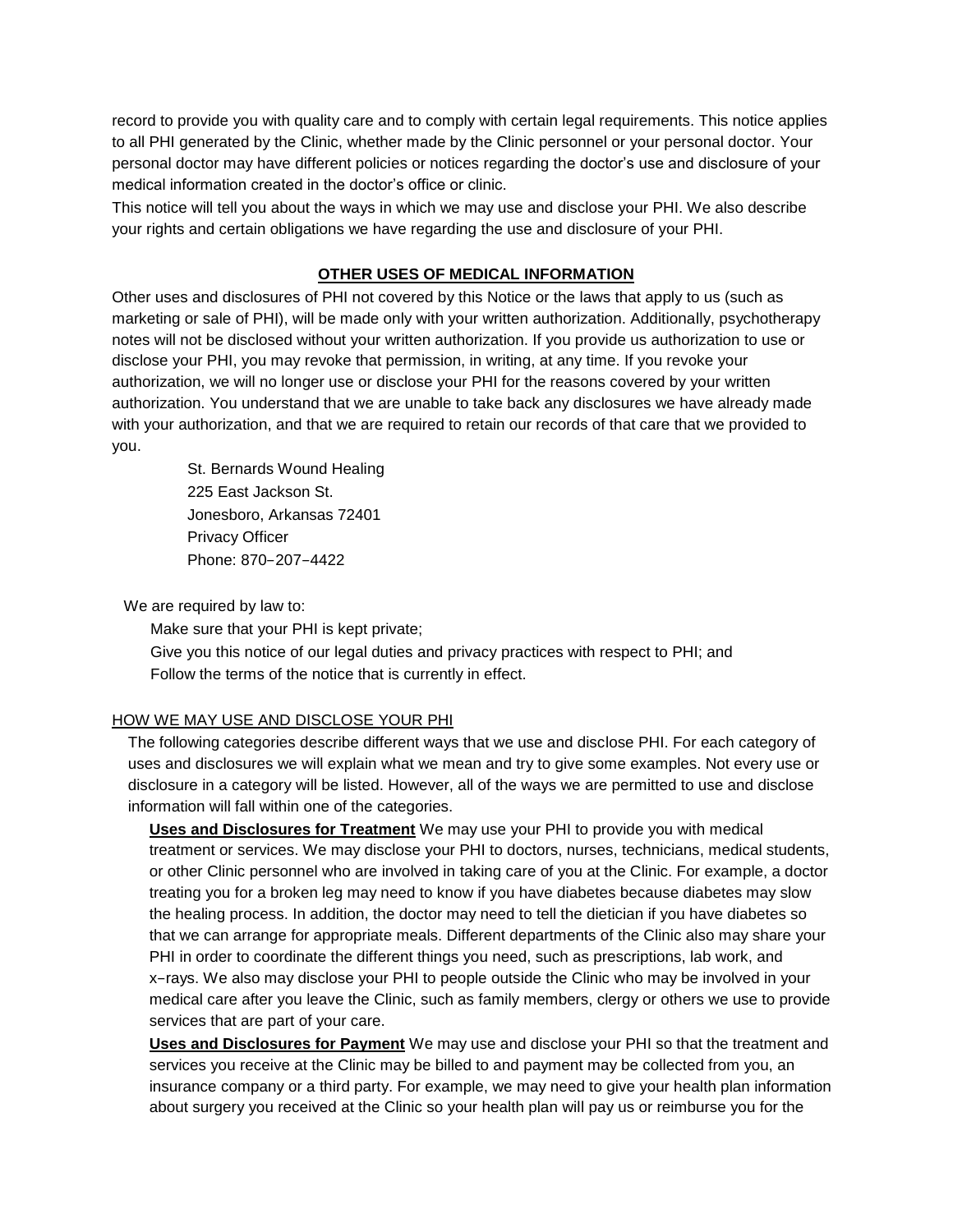surgery. We may also tell your health plan about a treatment you are going to receive to obtain prior approval or to determine whether your plan will cover the treatment.

**Uses and Disclosures for Health Care Operations** We may use and disclose your PHI for Clinic operations. These uses and disclosures are necessary to run the Clinic and make sure that all of our patients receive quality care. For example, we may use your PHI to review our treatment and services and to evaluate the performance of our staff in caring for you. We may also combine PHI about many Clinic patients to decide what additional services the Clinic should offer, what services are not needed, and whether certain new treatments are effective. We may also disclose your PHI to doctors, nurses, technicians, medical students and other Clinic personnel for review and learning purposes. We may also combine your PHI information we have with medical information from other Clinics to compare how we are doing and see where we can make improvements in the care and services we offer. We may remove information that identifies you from this set of medical information so others may use it to study health care and health care delivery without learning who the specific patients are.

**Appointment Reminders** We may use and disclose your PHI to contact you as a reminder that you have an appointment for treatment or medical care.

**Treatment Alternatives** We may use and disclose your PHI to tell you about or recommend possible treatment options or alternatives that may be of interest to you.

**Health−Related Benefits and Services** We may use and disclose your PHI to tell you about health−related benefits or services that may be of interest to you.

**Fundraising Activities** We may disclose medical information to St. Bernards Hospital Development Foundation which is related to the Clinic so that the Foundation may contact you in an effort to raise money for the Clinic. We only would release contact information, such as your name, address, phone number, and the dates you received treatment or services at the Clinic. If you do not want the Clinic or Foundation to contact you for fundraising efforts, you must notify the President of St. Bernards Hospital Development Foundation, 870−207−2500.

**Individuals Involved In Your Care or Payment for Your Care** We may release your PHI about you to a friend or family member who is involved in your medical care. We may also give your PHI to someone who helps pay for your care. We may also tell your family and friends your general condition and that you are in the Clinic. In addition, we may disclose your PHI to an entity assisting in a disaster relief effort so that your family can be notified about your condition, status, and location.

**Business Associates** Certain aspects and components of our services are performed through contracts with outside persons or organizations. At times it may be necessary for us to provide certain elements of your PHI to one or more of these outside persons or organizations.

**Research** Under certain circumstances, we may use and disclose your PHI for research purposes. For example, a research project may involve comparing the health and recovery of all patients who received one medication to those who received another for the same condition. All research projects, however, are subject to a special approval process. This process evaluates a proposed research project and its use of PHI, trying to balance the research needs with patients' need for privacy of their PHI. Before we use or disclose PHI for research, the project will have been approved through this research approval process, but we may, however, disclose your PHI to people preparing to conduct a research project, for example, to help them look for patients with specific medical needs, so long as the medical information review is not removed from the clinic. We will almost always ask for your specific permission if the researcher will have access to your name, address, or other information that reveals who you are, or will be involved in your care at the Clinic.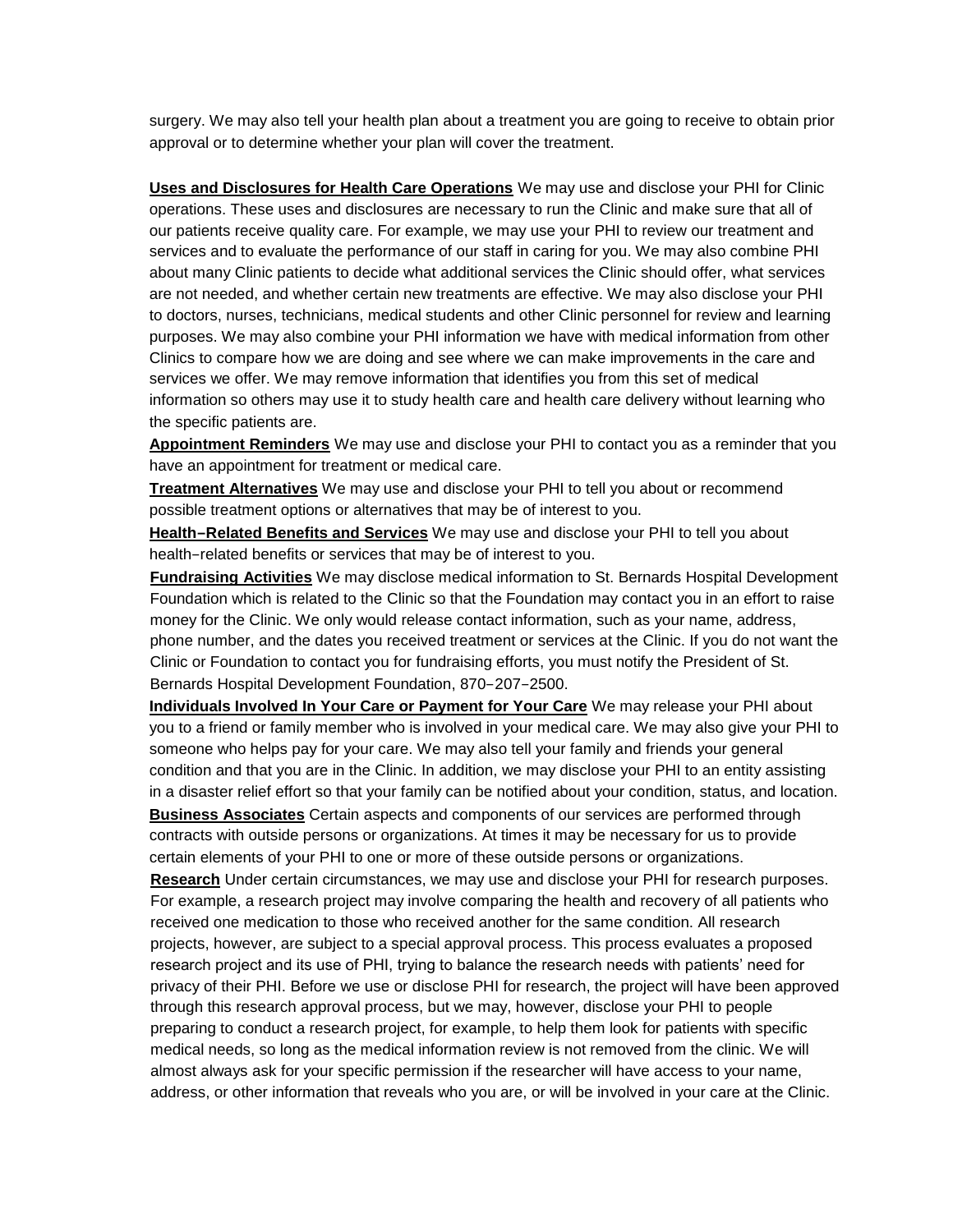**As Required By Law** We will disclose your PHI when required to do so by federal, state, or local law.

**To Avert a Serious Threat to Health or Safety** We may use and disclose your PHI when necessary to prevent a serious threat to your health and safety or the health and safety of the public or another person. Any disclosure, however, would only be to someone able to help prevent the threat.

### **SPECIAL SITUATIONS**

**Organ and Tissue Donation** We may release your PHI to organizations that handle organ procurement or organ, eye or tissue transplantation, or to an organ donation bank, as necessary to facilitate organ or tissue donation and transplantation.

**Military and Veterans** If you are a member of the armed forces, we may release your PHI as required by military command authorities. We may also release PHI about foreign military personnel to the appropriate military authority.

**Worker's Compensation** We may release your PHI for worker's compensation or similar programs. These programs provide benefits for work−related injuries or illness.

**Public Health Risks** We may disclose your PHI for public health activities. These activities generally include the following:

To prevent or control disease, injury, or disability;

To report births and deaths;

To report child abuse or neglect;

To report adverse events, product defects, or problems;

To notify people of recalls of products they may be using;

To notify a person who may have been exposed to a disease or may be at risk for contracting or spreading a disease or condition; To notify the appropriate government authority if we believe a patient has been the victim of abuse, neglect, or domestic violence. We will only

make this disclosure if you agree or when required or authorized by law.

**Health Oversight Activities** We may disclose your PHI to a health oversight agency for activities authorized by law. These oversight activities include, for example, audits, investigations, inspections, and licensure. These activities are necessary for the government to monitor the health

care system, government programs, and compliance with civil rights laws.

**Lawsuits and Disputes** If you are involved in a lawsuit or a dispute, we may disclose your PHI in response to a court or administrative order. We may also disclose your PHI in response to a subpoena, discovery request, or other lawful process by someone else involved in the dispute, but only if reasonable efforts have been made to tell you about the request or to obtain an order protecting the information requested.

**Law Enforcement** We may release your PHI if asked to do so by a law enforcement official:

In response to a court order, subpoena, warrant, summons, or similar process;

To identify or locate a suspect, fugitive, material witness, or missing person;

About the victim of a crime if, under certain limited circumstances, we are unable to obtain the person's agreement;

About a death we believe may be the result of criminal conduct;

About criminal conduct occurring on the premises of the Clinic; and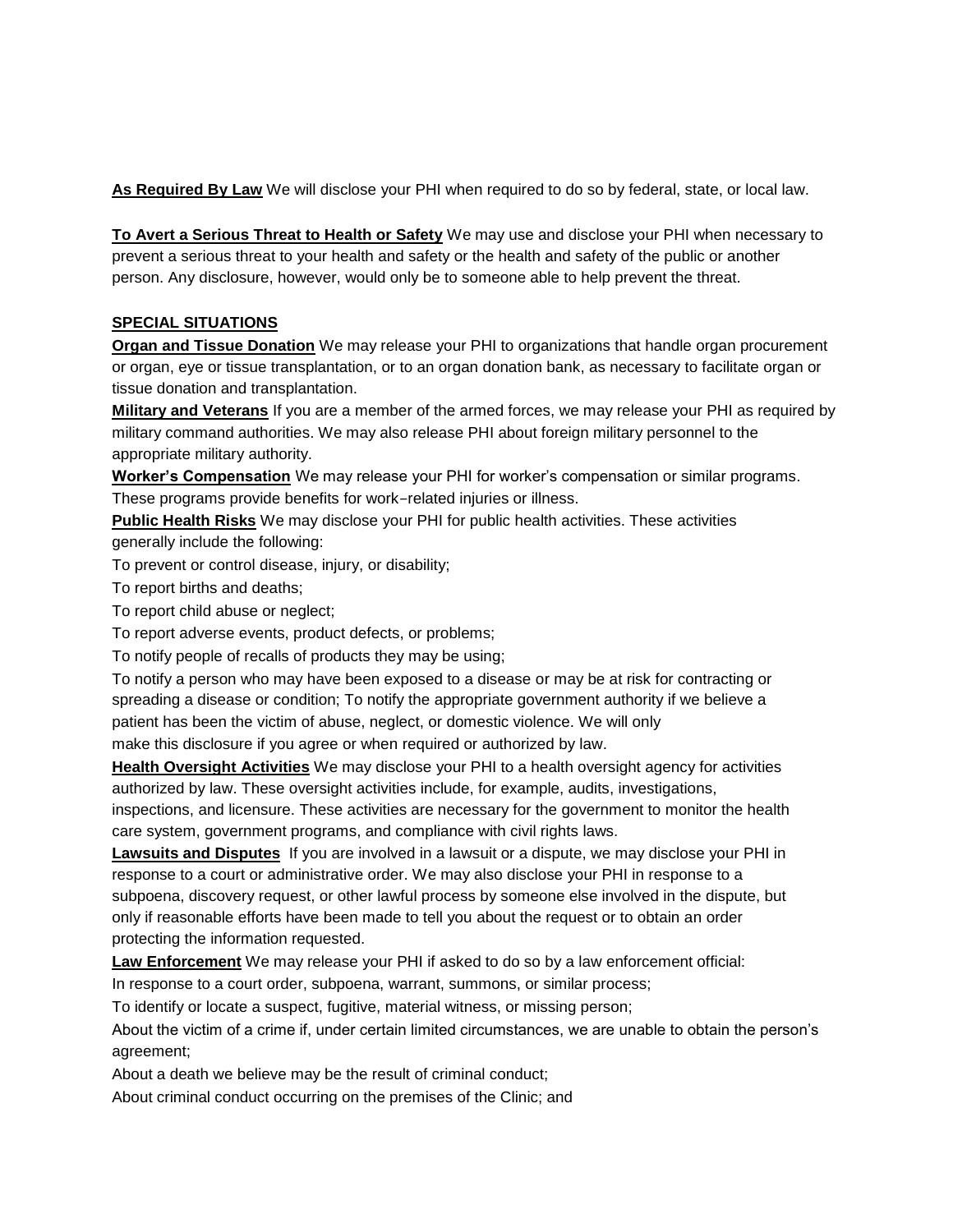In emergency circumstances, to report the commission and nature of the crime; the location of the crime or victims; or the identity, description or location of the person who committed the crime.

**Coroners, Medical Examiners, and Funeral Directors** We may release your PHI to a coroner or medical examiner for purposes of identifying a deceased person or determine the cause of death. We may also release PHI about patients of the Clinic to funeral directors as necessary to carry out their duties.

**National Security and Intelligence Activities** We may release your PHI to authorized federal officials for intelligence, counter−intelligence, and other national security activities authorized by law.

**Protective Services for the President and Others** We may disclose your PHI to authorized federal officials so they may provide protection to the President, other authorized persons, or foreign heads of state or conduct special investigations.

**Security Clearances** We may use your PHI to make decisions regarding your medical suitability for a security clearance or service abroad. We may also release your medical suitability determination to the officials in the Department of State who need access to that information for these purposes.

**Inmates** If you are an inmate of a correctional institution or under the custody of a law enforcement official, we may release your PHI to the correctional institution or law enforcement official. If necessary (1) for the institution to provide you with health care; (2) to protect your health and safety or the health and safety of others; or (3) for the safety and security of the correctional institution.

**Video Surveillance** Some of our treatment areas and patient rooms are equipped with video surveillance equipment, which may be used in some circumstances. Should it be needed in the course of your care our staff will notify you.

### **YOUR RIGHTS REGARDING MEDICAL INFORMATION ABOUT YOU**

You have the following rights regarding your PHI we maintain about you:

**Right to Inspect and Copy** You have the right to inspect and copy your PHI that we maintain. Usually, this includes medical and billing records, but does not include psychotherapy notes, information compiled in reasonable anticipation for use in a civil, criminal or administrative proceeding. To inspect and copy medical information that may be used to make decisions about you, you must submit your request in writing to the Clinic's Medical Records Department. If you request a copy of the information, we may charge a fee for the costs of copying, mailing, or other supplies associated with your request. We may deny your request to inspect and copy in certain very limited circumstances. If you are denied access to medical information, you may request that the denial be reviewed.

**Right to an Electronic Copy of Electronic Medical Records** If your PHI is maintained in an electronic format (known as an electronic medical record or an electronic health record), you have the right to request that an electronic copy of your record be given to you or transmitted to another individual or entity. We will make every effort to provide access to your PHI in the form or format you request, if it is readily producible in such form or format. If the PHI is not readily producible in the form or format you request, your record will be provided in either our standard electronic format; or if you do not want this form or format, a readable hard copy form. We may charge you a reasonable, cost−based fee for the labor associated with transmitting the electronic medical record.

**Right to Amend** If you feel that your PHI is incorrect or incomplete, you may ask us to amend the information. You have the right to request an amendment for as long as the information is kept by or for the Clinic. To request an amendment, your request must be made in writing and submitted to the Privacy Officer, 225 E. Jackson Street, Jonesboro, AR 72401; (870) 207−4422. In addition, you must provide a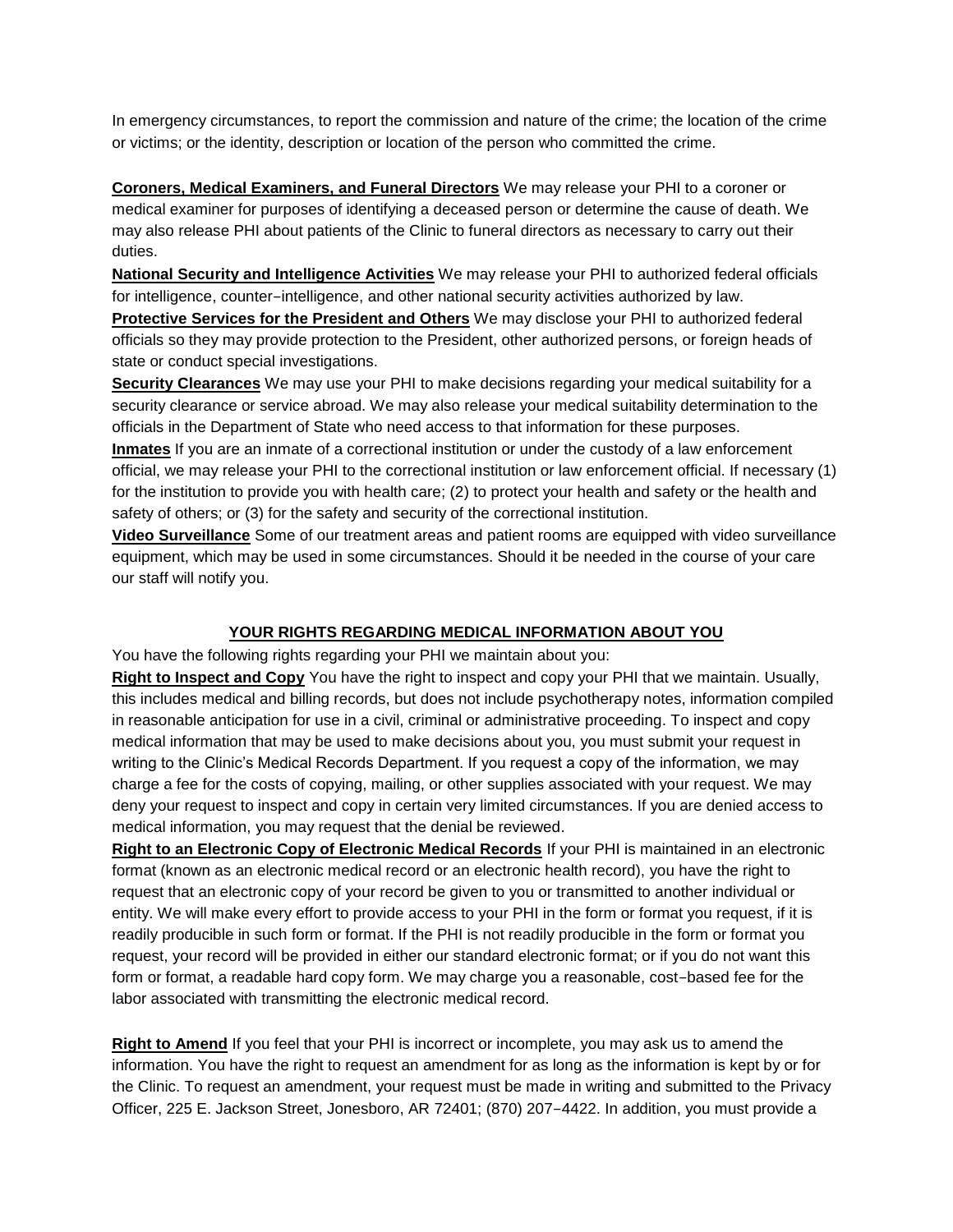reason that supports your request.

We may deny your request for an amendment if it is not in writing or does not include a person to support the request. In addition, we may deny your request if you ask us to amend information that: Was not created by us, unless the person or entity that created the information is no longer available to make the amendment.

Is not part of the medical information kept by or for the Clinic;

Is not part of the information which you would be permitted to inspect and copy; or Is accurate and complete.

**Right to an Accounting of Disclosures** You have the right to request an "accounting of disclosures of your PHI." This is a list of the disclosures we made of your PHI, except for certain matters for which we are not required to disclose.

To request this list or accounting of disclosures, you must submit your request in writing to the Privacy Officer, 225 E. Jackson Street, Jonesboro, AR 72401; (870) 207−4422. Your request in writing must state a time period which may not be longer than six years prior to the date of your request. Your request should indicate in what form you want the list (for example, on paper, electronically). The first list you request within a 12 month period will be free. For additional lists, we may charge you for the costs of providing the list. We will notify you of the cost involved and you may choose to withdraw or modify your request at that time before any costs are incurred.

**Right to Request Restrictions** You have the right to request a restriction or limitation on the PHI we use or disclose about you for treatment, payment or health care operations. You also have the right to request a limit on the PHI we disclose about you to someone who is involved in your care or the payment for your care, like a family member or friend. For example, you could ask that we not use or disclose information about a surgery you had.

**We are not required to agree to your request.** If we do agree, we will comply with your request unless the information is needed to provide you emergency treatment.

To request restrictions, you must make your request in writing to the Privacy Officer, 225 E. Jackson Street, Jonesboro, AR 72401; (870) 207−4422. In your request, you must tell us (1) what information you want to limit; (2) whether you want to limit our use, disclosure, or both; and (3) to whom you want the limits to apply, for example, disclosures to your spouse.

**Out−of−Pocket Payments** If you paid out−of−pocket (or in other words, you have requested that we not bill your health plan) in full for a specific item or service, you have the right to ask that your PHI with respect to that item or service not be disclosed to a health plan for purposes of payment or health care operations, and we will honor that request, unless we are required by law to make the disclosure.

**Right to Request Confidential Communications** You have the right to request that we communicate with you about medical matters in a certain way or at a certain location. For example, you can ask that we only contact you at work or by mail.

To request confidential communications, you must make your request in writing to the Privacy Officer, 225 E. Jackson Street, Jonesboro, AR 72401; (870) 207−4422. We will not ask you the reason for your request. We will accommodate all reasonable requests. Your request must specify how or where you wish to be contacted.

**Right to Receive Notice of a Breach** We will notify you if your unsecured PHI has been breached, unless there is low probability that the PHI has been compromised based upon a risk assessment.

**Right to a Paper Copy of This Notice** You have the right to a paper copy of this Notice. You may ask us